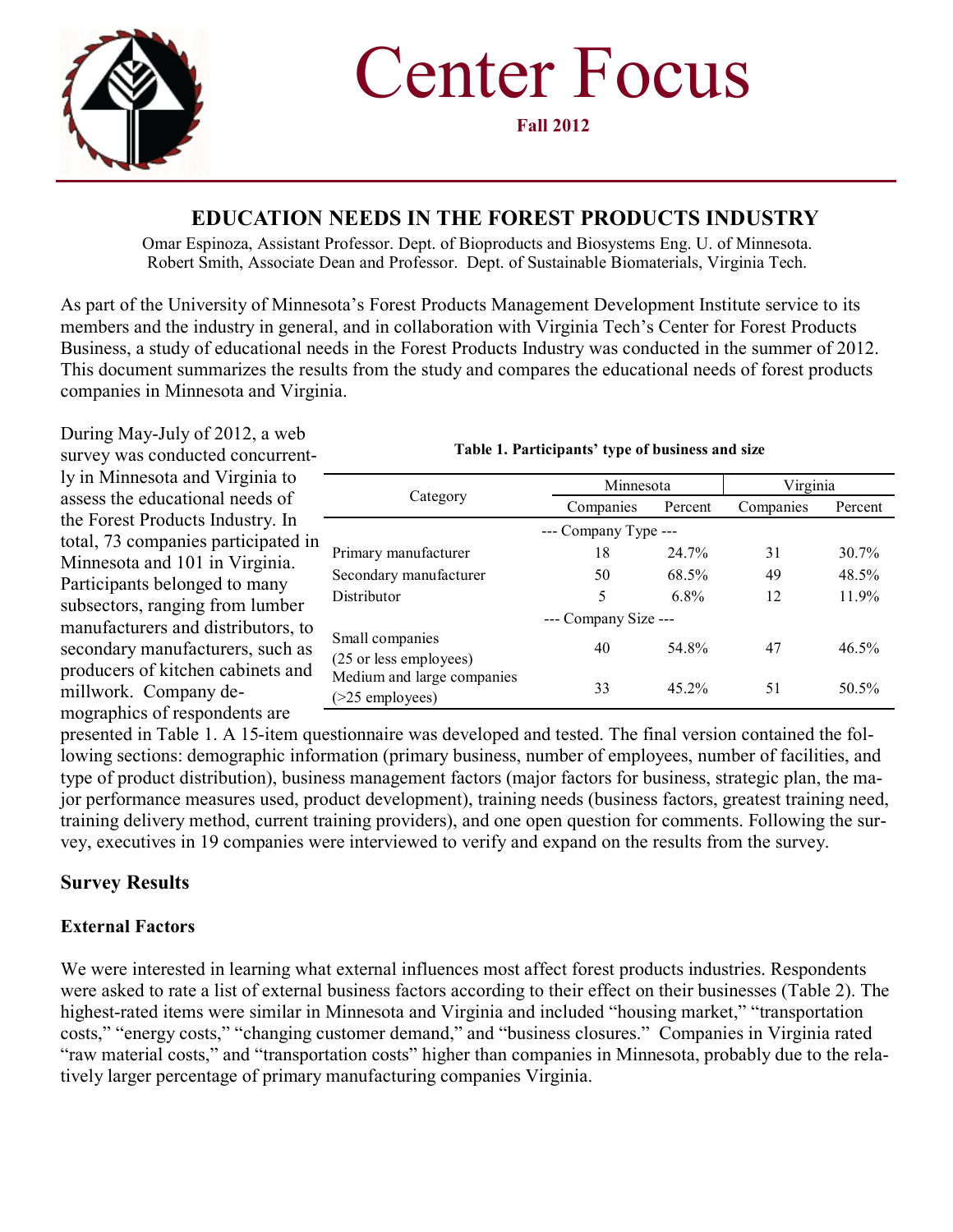

**Fall 2012**

# **EDUCATION NEEDS IN THE FOREST PRODUCTS INDUSTRY (cont.)**

"Lack of skilled labor" seems to be more of a concern for companies in Virginia than in Minnesota; and "business closures" received a higher rating of importance in Minnesota than in Virginia. Surprisingly,

"globalization" and "international competition" were some of the lowest rated items in both states, even though some of the industry difficulties have been blamed on the growth of imports during the last decade.

#### **Training Needs**

Participants were asked to rate the importance of 31 training needs subjects on a 5-point scale, going from "not a training need for the company currently" (1) to a "very important need for our company" (5). Results are listed in Table 3. "Quality and process control," "process improvement," "plant maintenance," were rated high in both Minnesota and Virginia, whereas

**Table 2. Participants' average rating and rank for impact of business factors since 2008 .**

**(1=Very little or no impact, 5=Greatly impacted our business)**

| Business factor           | Minnesota |      | Virginia |      |
|---------------------------|-----------|------|----------|------|
|                           | Average   | Rank | Average  | Rank |
| Housing market            | 3.90      |      | 3.84     | 3    |
| Transportation costs      | 3.79      | 2    | 4.28     |      |
| Energy costs              | 3.63      | 3    | 3.95     | 2    |
| Changing customer demand  | 3.58      | 4    | 3.56     | 5    |
| Business closures         | 3.49      | 5    | 3.21     | 8    |
| Raw material costs        | 3.37      | 6    | 3.73     |      |
| Labor costs               | 3.21      |      | 3.47     | 6    |
| Government regulations    | 3.14      | 8    | 3.36     |      |
| Green business practices  | 2.79      | 9    | 2.77     |      |
| Interest rates            | 2.68      | 10   | 2.53     | 12   |
| Lack of skilled labor     | 2.62      | 11   | 2.93     | 9    |
| Globalization             | 2.52      | 12   | 2.77     | 10   |
| E-commerce                | 2.45      | 13   | 2.41     | 14   |
| International competition | 2.24      | 14   | 2.51     | 13   |

"environmental certification,"

"international marketing," "wood drying issues," and "Six sigma" were among the lowest-rated training needs in both states. "Sales abilities" and "marketing" were ranked high among training needs in Virginia, but not in Minnesota, while "motivating personnel" and "total quality management" (TQM) were rated among the top five in Minnesota and not in Virginia.

There were several large and significant differences in the ratings given to training needs reported by respondents in Minnesota and Virginia (indicated by asterisks in Table 3). In all of these cases, companies in Minnesota rated training needs higher than companies in Virginia. Specifically, in Minnesota "lean manufacturing" rated 7th among manufacturers, while in Virginia it rated 22nd in importance. In Minnesota "sales abilities" training was rated 10th, while in Virginia it was rated 2nd.

Following up on training needs, companies were inquired about the functional area that presented the most important training need. They were provided with a list of 5 functional areas. Results are summarized in Figure 1. A majority of companies in both Minnesota and Virginia agreed in that "manufacturing operations" and "marketing and sales" were the functional areas with the most training need (52% of respondents in Minnesota and 71% in Viriginia). A considerably larger percentage of companies in Minnesota than in Virginia indicated "general business management" as the greatest need, and "procurement of raw materials" was selected by a much higher percentage of Virginia participants. "Others" included "green certifications," "moisture content and kiln drying," "maintenance," "social media marketing," "product development," "coaching leadership and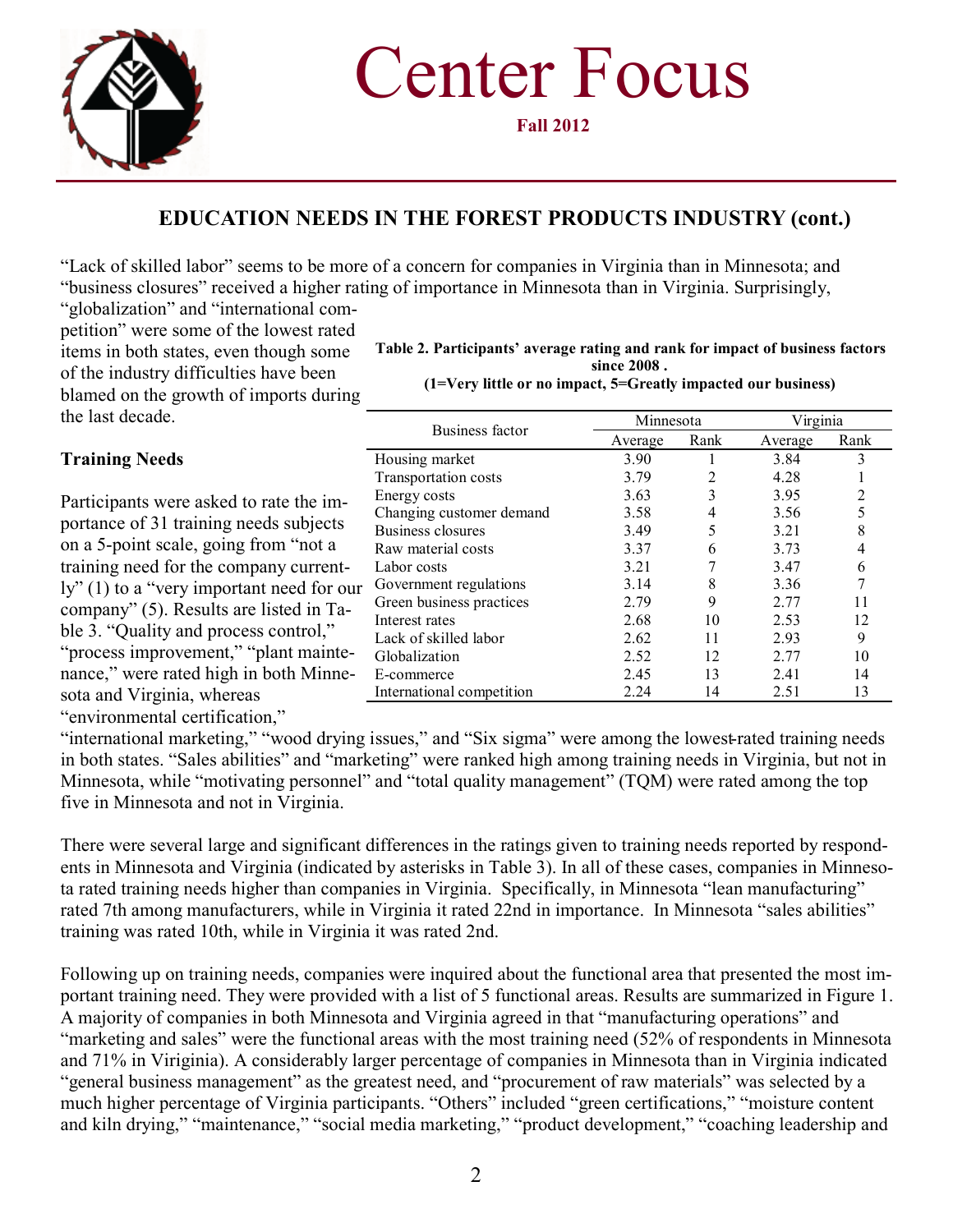

**Fall 2012**

## **EDUCATION NEEDS IN THE FOREST PRODUCTS INDUSTRY (cont.)**

With the recent growth in interest for web-based training, we were interested in learning how companies perceived the effectiveness of the different training deliver methods. Participants we asked to rate effectiveness of : delivery methods (Table 4). Pa ticipants' responses were simil and personal visits and short courses are still perceived as the most effective training deliver methods.

Also of interest for this study to learn who is currently provi ing training to companies. The were not great differences between answers in Minnesota and Virginia, "private industry,", "trade associations," and "consultants" were the most common providers of training (Figure 2). Universities were  $t$ least common. "Other" supplier included in house training, we site search, and no training. Pa ticipants were also asked whet they currently have a summer internship or coop program for students from surrounding uni-

|      |                                 | Minnesota |                         | Virginia |                |  |
|------|---------------------------------|-----------|-------------------------|----------|----------------|--|
| le-  | Training need                   | Average   | Rank                    | Average  | Rank           |  |
| ere  | Quality and process control     | 3.36      | 1                       | 3.13     | 1              |  |
| 5    | Process improvement             | 3.32      | $\overline{c}$          | 2.92     | $\mathfrak{Z}$ |  |
|      | Plant maintenance               | 3.18      | $\overline{\mathbf{3}}$ | 2.83     | 5              |  |
| ar-  | Motivating personnel*           | 3.18      | 3                       | 2.63     | 17             |  |
| lar  | Total Quality Management*       | 3.15      | 5                       | 2.70     | 13             |  |
|      | Production management           | 3.12      | 6                       | 2.77     | 9              |  |
| he   | Lean manufacturing*             | 3.12      | 7                       | 2.40     | 22             |  |
|      | Product costing                 | 3.10      | 8                       | 2.78     | 8              |  |
| :y   | General problem solving         | 3.09      | 9                       | 2.71     | 11             |  |
|      | Sales abilities                 | 3.04      | 10                      | 3.05     | $\sqrt{2}$     |  |
|      | Marketing                       | 3.04      | 10                      | 2.89     | $\overline{4}$ |  |
| was  | Basic problem solving skills*   | 3.02      | 12                      | 2.67     | 15             |  |
| id-  | Leadership                      | 2.98      | 13                      | 2.70     | 12             |  |
|      | Strategic management            | 2.86      | 14                      | 2.63     | 16             |  |
| ere  | Inventory control               | 2.85      | 15                      | 2.73     | 10             |  |
|      | Business planning               | 2.84      | 16                      | 2.81     | $\tau$         |  |
| ınd  | Product development*            | 2.78      | 17                      | 2.32     | 24             |  |
|      | Product promotion               | 2.75      | 18                      | 2.69     | 14             |  |
|      | Product distribution            | 2.75      | 18                      | 2.43     | 21             |  |
|      | Plant financial issues          | 2.73      | 20                      | 2.51     | 20             |  |
|      | Finding market information      | 2.71      | 21                      | 2.82     | 6              |  |
|      | Public relations                | 2.69      | 22                      | 2.57     | 18             |  |
| the  | <b>Branding</b>                 | 2.64      | 23                      | 2.31     | 25             |  |
| ers  | Energy management               | 2.52      | 24                      | 2.53     | 19             |  |
| b-   | E-commerce                      | 2.36      | 25                      | 2.26     | 27             |  |
|      | Cleaner production technologies | 2.35      | 26                      | 2.14     | 28             |  |
| ar-  | "Green" business practices      | 2.30      | 27                      | 2.26     | 26             |  |
| ther | Six Sigma*                      | 2.29      | 28                      | 1.83     | 31             |  |
|      | Environmental certification     | 2.27      | 29                      | 2.12     | 29             |  |
|      | Wood drying issues              | 2.15      | 30                      | 2.36     | 23             |  |
|      | International marketing         | 1.84      | 31                      | 2.06     | 30             |  |

**Table 3. Importance rating of training needs for respondent companies (1=Not a training need, 5=Very important training need).**

versities. Relatively few companies provide internship or coop opportunities to students, specifically 16% of companies in Minnesota and 18% in Virginia.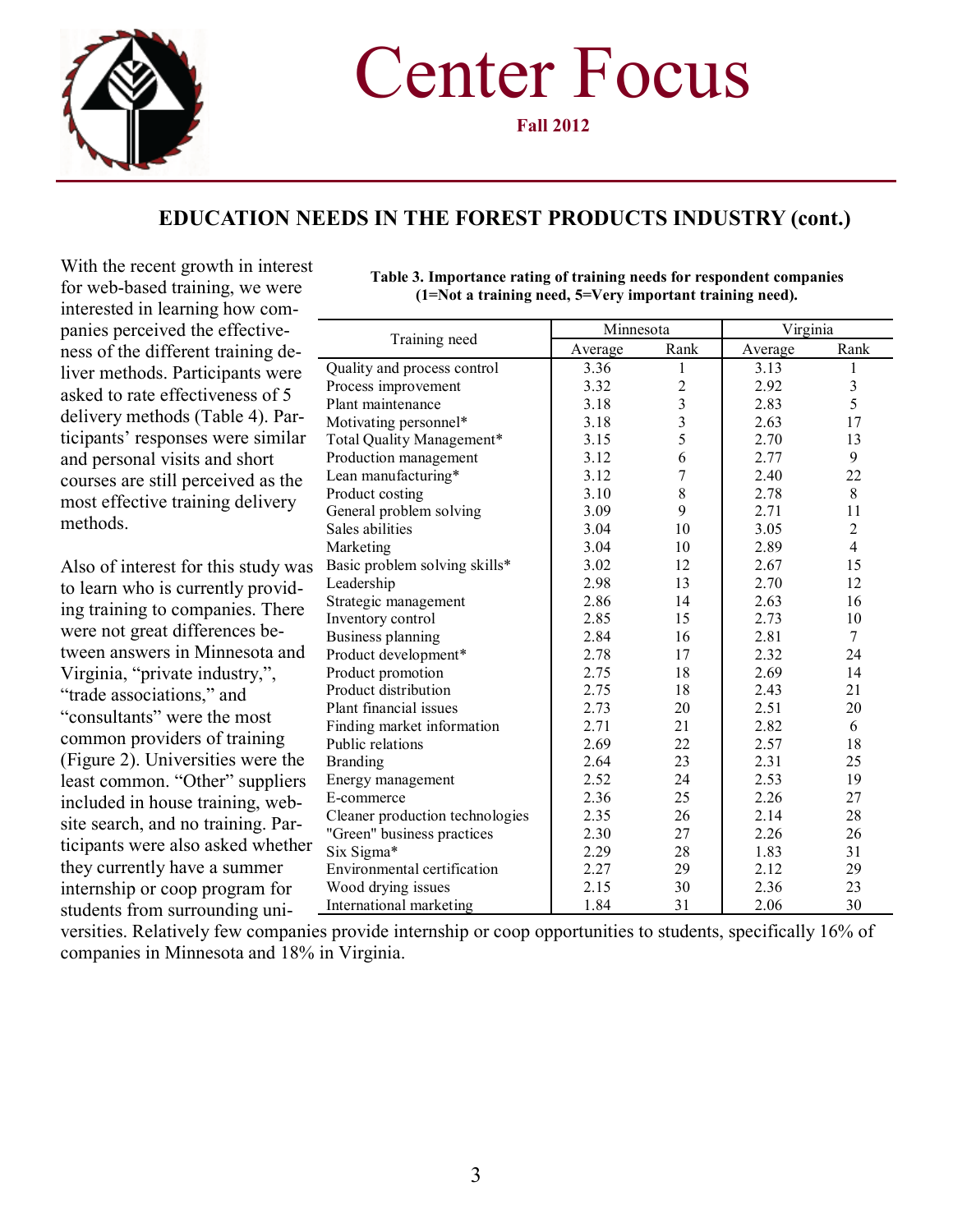

**Fall 2012**

# **EDUCATION NEEDS IN THE FOREST PRODUCTS INDUSTRY (cont.)**

The last item in the questionnaire was an open question, where participants were asked to share comments on subject areas or programs that they would like universities to include into their education training efforts for the industry. Many participants used the question to suggest training topics, such as "machine operation," "fundamentals of woodworking tools and methods," "impacts of regulations on costs," "safety and regulatory compliance," and "restoration of historic structures." Another frequent theme in the comment section was the need for skilled employees in the manufacturing trade. One participant pointed to the gap left by trade schools, and the need for trade groups to engage in extensive training of apprentices. Lastly, short-course format was suggested for topics such as sales, marketing, industrial distribution, industry trends, and resource management issues.

### **Company Interviews**

In order to gather more in-depth information and to verify results from the survey, interviews were conducted with



**Figure 1. Functional area with greatest training need.**

| Table 4. Effectiveness of training delivery methods  |  |
|------------------------------------------------------|--|
| (1=Least effective method, 5=Most effective method). |  |

| Minnesota |      | Virginia |      |
|-----------|------|----------|------|
| Average   | Rank | Average  | Rank |
| 4.05      |      | 4.08     |      |
| 3.54      |      | 3.47     |      |
| 2.50      |      | 2.47     |      |
| 2.35      |      | 2.95     |      |
| 2.38      |      | 2.30     |      |
|           |      |          |      |

executives at forest products firms. Responses were grouped and coded. The most common answers are summarized in Table 5

Finally, these executives were asked why they believe they have been successful during the current recession. In Virginia, they felt that being customer focused, flexible, being diversified and having good financial management were the key issues. In Minnesota, they believed having high quality, good customer relationships, being "lean," controlling costs, and being flexible were their success factors.